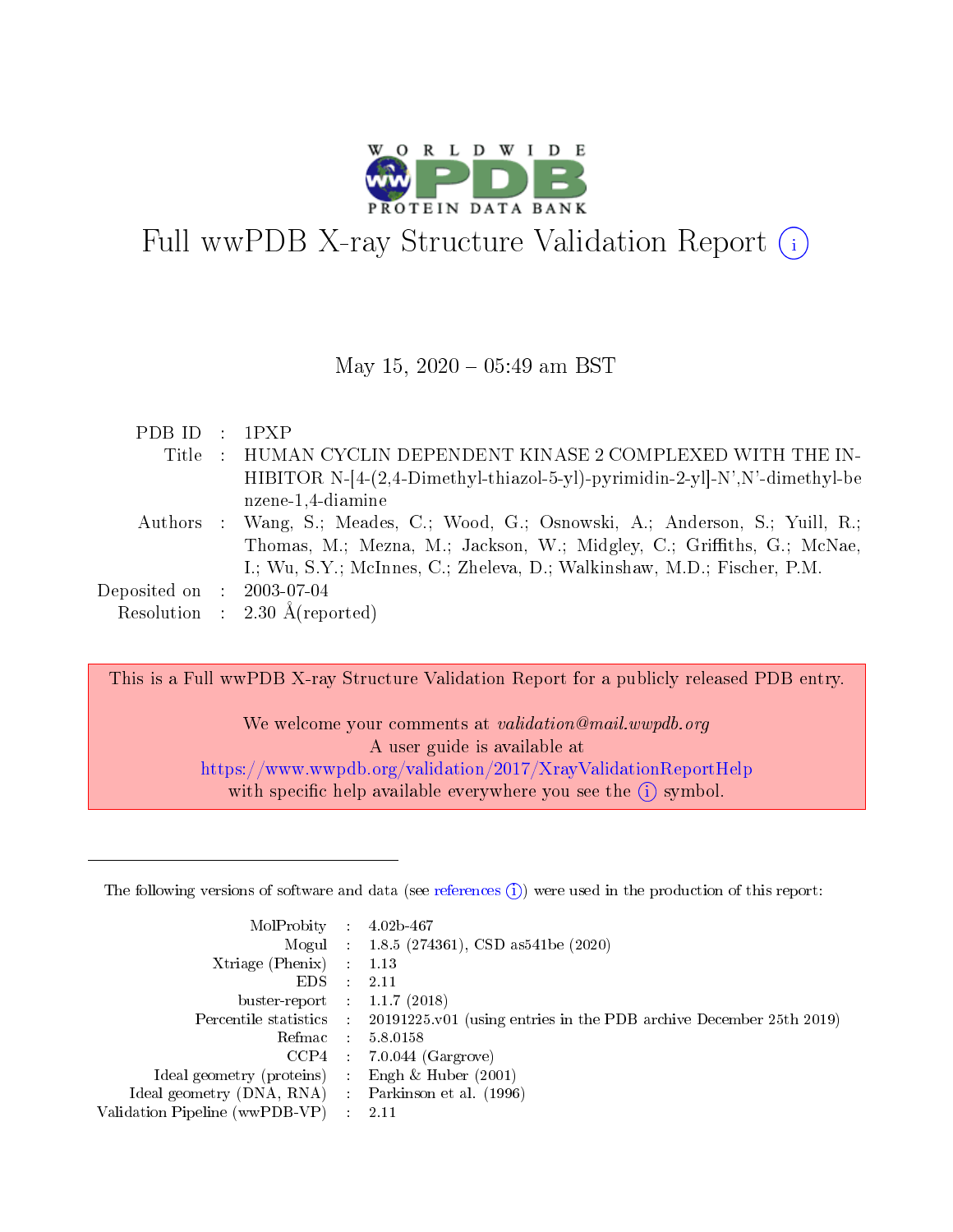# 1 [O](https://www.wwpdb.org/validation/2017/XrayValidationReportHelp#overall_quality)verall quality at a glance  $(i)$

The following experimental techniques were used to determine the structure: X-RAY DIFFRACTION

The reported resolution of this entry is 2.30 Å.

Percentile scores (ranging between 0-100) for global validation metrics of the entry are shown in the following graphic. The table shows the number of entries on which the scores are based.



| Metric                | Whole archive        | Similar resolution                                         |
|-----------------------|----------------------|------------------------------------------------------------|
|                       | $(\#\text{Entries})$ | $(\#\text{Entries}, \text{resolution range}(\text{\AA})\)$ |
| $R_{free}$            | 130704               | $5042 (2.30 - 2.30)$                                       |
| Clashscore            | 141614               | $5643$ $(2.30-2.30)$                                       |
| Ramachandran outliers | 138981               | $5575(2.30-2.30)$                                          |
| Sidechain outliers    | 138945               | $5575(2.30-2.30)$                                          |
| RSRZ outliers         | 127900               | $4938(2.30-2.30)$                                          |

The table below summarises the geometric issues observed across the polymeric chains and their fit to the electron density. The red, orange, yellow and green segments on the lower bar indicate the fraction of residues that contain outliers for  $>=3, 2, 1$  and 0 types of geometric quality criteria respectively. A grey segment represents the fraction of residues that are not modelled. The numeric value for each fraction is indicated below the corresponding segment, with a dot representing fractions  $\epsilon=5\%$  The upper red bar (where present) indicates the fraction of residues that have poor fit to the electron density. The numeric value is given above the bar.

| Mol      | Chain | Length |     | Quality of chain |     |     |
|----------|-------|--------|-----|------------------|-----|-----|
|          |       |        | 17% |                  |     |     |
| <b>.</b> | . .   | 298    |     | 61%              | 35% | . . |

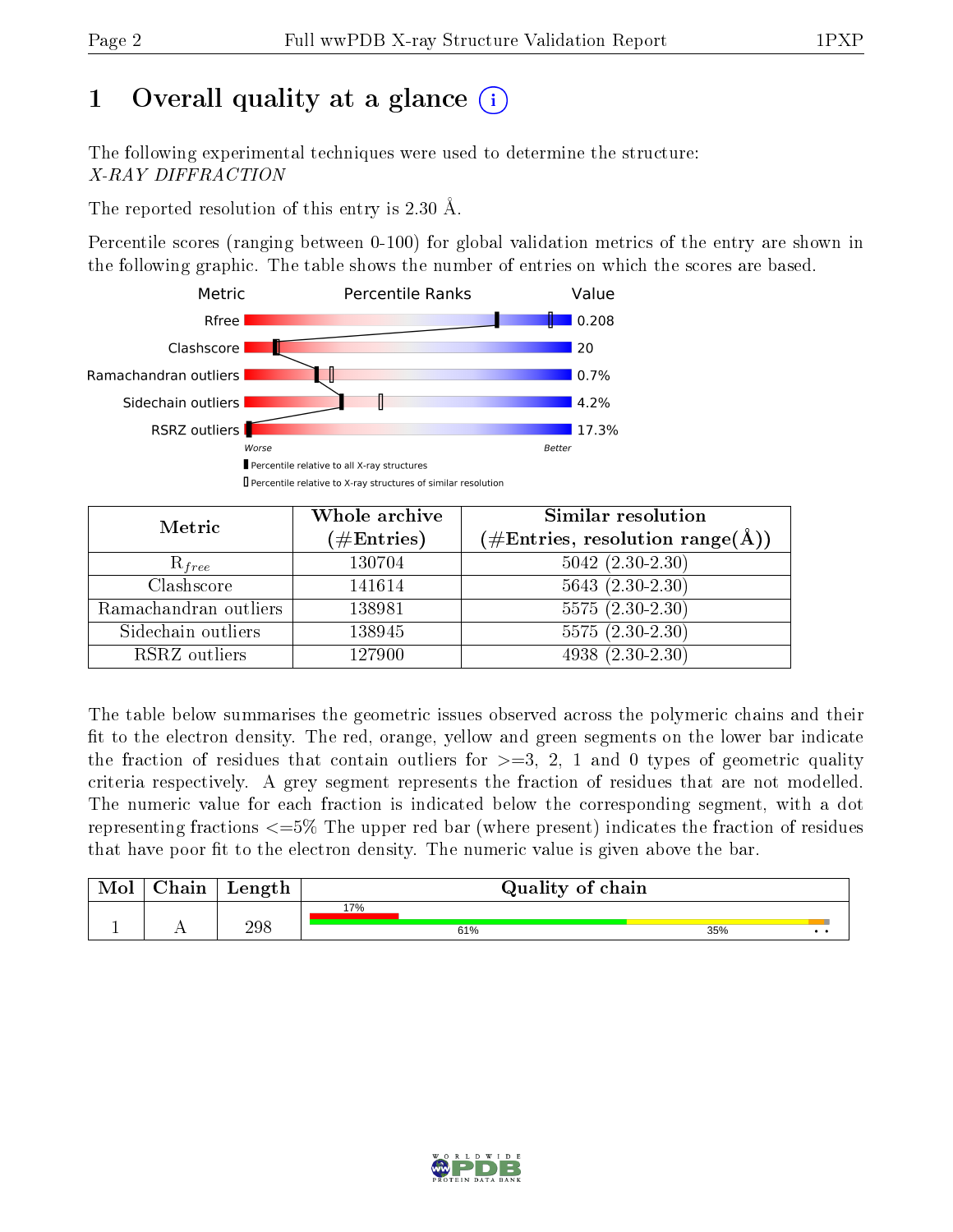# 2 Entry composition (i)

There are 3 unique types of molecules in this entry. The entry contains 2485 atoms, of which 0 are hydrogens and 0 are deuteriums.

In the tables below, the ZeroOcc column contains the number of atoms modelled with zero occupancy, the AltConf column contains the number of residues with at least one atom in alternate conformation and the Trace column contains the number of residues modelled with at most 2 atoms.

Molecule 1 is a protein called Cell division protein kinase 2.

| Mol | Chain | $^{\shortmid}$ Residues | Atoms |      |     | $\text{ZeroOcc} \mid \text{AltConf} \mid \text{Trace}$ |  |  |  |
|-----|-------|-------------------------|-------|------|-----|--------------------------------------------------------|--|--|--|
|     |       | 294                     | Total |      |     |                                                        |  |  |  |
|     |       |                         | 2375  | 1546 | 406 | 415                                                    |  |  |  |

• Molecule 2 is N-[4-(2,4-DIMETHYL-THIAZOL-5-YL)-PYRIMIDIN-2-YL]-N',N'-DIMETH YL-BENZENE-1,4-DIAMINE (three-letter code: CK8) (formula:  $C_{17}H_{19}N_5S$ ).



| Mol | $Chain   Residues$ | Atoms     |     |  |  | $\rm ZeroOcc$   $\rm AltConf$ |
|-----|--------------------|-----------|-----|--|--|-------------------------------|
|     |                    | Total C N | 17. |  |  |                               |

Molecule 3 is water.

| Mol | $\mid$ Chain $\mid$ Residues | Atoms          | $ZeroOcc$   AltConf |  |
|-----|------------------------------|----------------|---------------------|--|
|     |                              | $_{\rm Total}$ |                     |  |

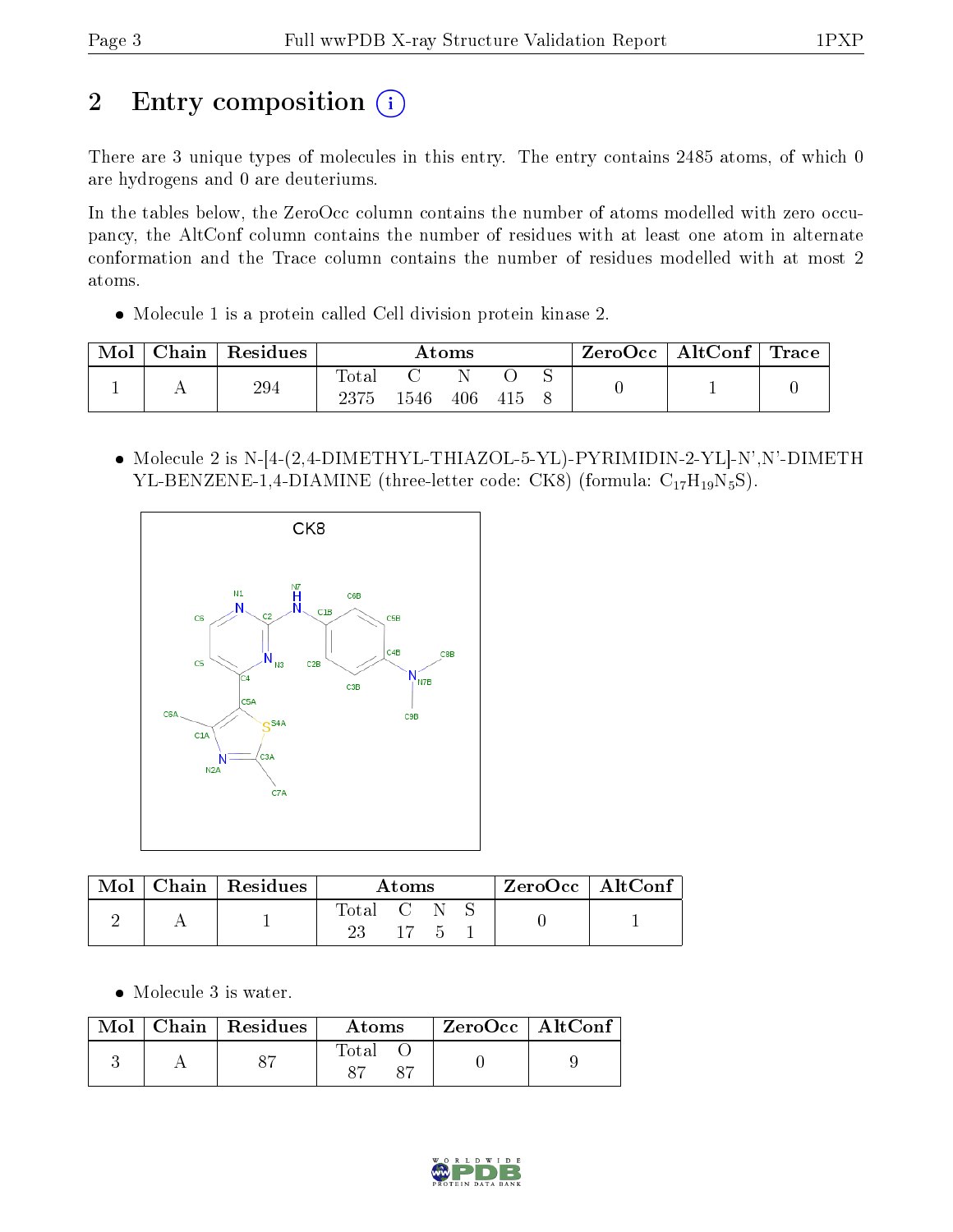## 3 Residue-property plots  $(i)$

These plots are drawn for all protein, RNA and DNA chains in the entry. The first graphic for a chain summarises the proportions of the various outlier classes displayed in the second graphic. The second graphic shows the sequence view annotated by issues in geometry and electron density. Residues are color-coded according to the number of geometric quality criteria for which they contain at least one outlier: green  $= 0$ , yellow  $= 1$ , orange  $= 2$  and red  $= 3$  or more. A red dot above a residue indicates a poor fit to the electron density (RSRZ  $> 2$ ). Stretches of 2 or more consecutive residues without any outlier are shown as a green connector. Residues present in the sample, but not in the model, are shown in grey.



• Molecule 1: Cell division protein kinase 2

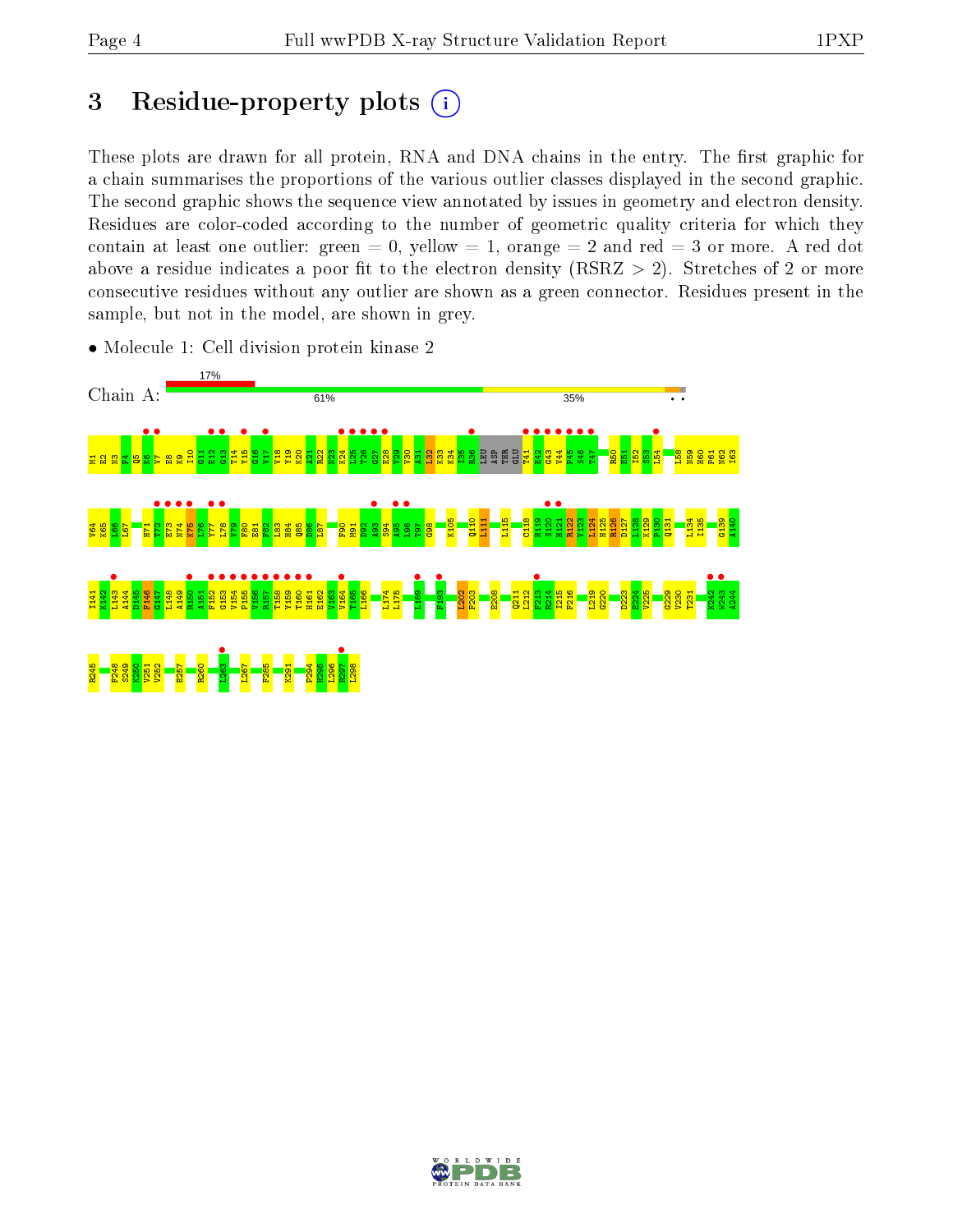# 4 Data and refinement statistics  $(i)$

| Property                                                             | <b>Value</b>                                     | Source     |
|----------------------------------------------------------------------|--------------------------------------------------|------------|
| Space group                                                          | P 21 21 21                                       | Depositor  |
| Cell constants                                                       | 71.79Å<br>$53.34\text{\AA}$<br>$71.41\text{\AA}$ |            |
| a, b, c, $\alpha$ , $\beta$ , $\gamma$                               | $90.00^\circ$<br>$90.00^\circ$<br>$90.00^\circ$  | Depositor  |
| Resolution $(A)$                                                     | 23.60<br>$-2.30$                                 | Depositor  |
|                                                                      | 23.60<br>$-2.29$                                 | <b>EDS</b> |
| % Data completeness                                                  | $98.7(23.60-2.30)$                               | Depositor  |
| (in resolution range)                                                | $97.7(23.60-2.29)$                               | <b>EDS</b> |
| $R_{merge}$                                                          | 0.50                                             | Depositor  |
| $\mathrm{R}_{sym}$                                                   | (Not available)                                  | Depositor  |
| $\langle I/\sigma(I) \rangle^{-1}$                                   | 16.68 (at $2.28\text{\AA}$ )                     | Xtriage    |
| Refinement program                                                   | $\overline{\text{CNS} 1.0}$                      | Depositor  |
| $R, R_{free}$                                                        | $\overline{0.230}$ ,<br>0.273                    | Depositor  |
|                                                                      | 0.218<br>0.208<br>$\ddot{\phantom{a}}$           | DCC        |
| $R_{free}$ test set                                                  | 612 reflections $(4.87\%)$                       | wwPDB-VP   |
| Wilson B-factor $(A^2)$                                              | 39.3                                             | Xtriage    |
| Anisotropy                                                           | $0.416\,$                                        | Xtriage    |
| Bulk solvent $k_{sol}(e/\mathring{A}^3)$ , $B_{sol}(\mathring{A}^2)$ | $0.38$ , 61.0                                    | <b>EDS</b> |
| L-test for twinning <sup>2</sup>                                     | $>$ = 0.49, < $L^2$ > = 0.33<br>< L              | Xtriage    |
| Estimated twinning fraction                                          | $0.018$ for $-h, l, k$                           | Xtriage    |
| $F_o, F_c$ correlation                                               | 0.92                                             | <b>EDS</b> |
| Total number of atoms                                                | 2485                                             | wwPDB-VP   |
| Average B, all atoms $(A^2)$                                         | 48.0                                             | wwPDB-VP   |

Xtriage's analysis on translational NCS is as follows: The largest off-origin peak in the Patterson function is  $7.53\%$  of the height of the origin peak. No significant pseudotranslation is detected.

<sup>&</sup>lt;sup>2</sup>Theoretical values of  $\langle |L| \rangle$ ,  $\langle L^2 \rangle$  for acentric reflections are 0.5, 0.333 respectively for untwinned datasets, and 0.375, 0.2 for perfectly twinned datasets.



<span id="page-4-1"></span><span id="page-4-0"></span><sup>1</sup> Intensities estimated from amplitudes.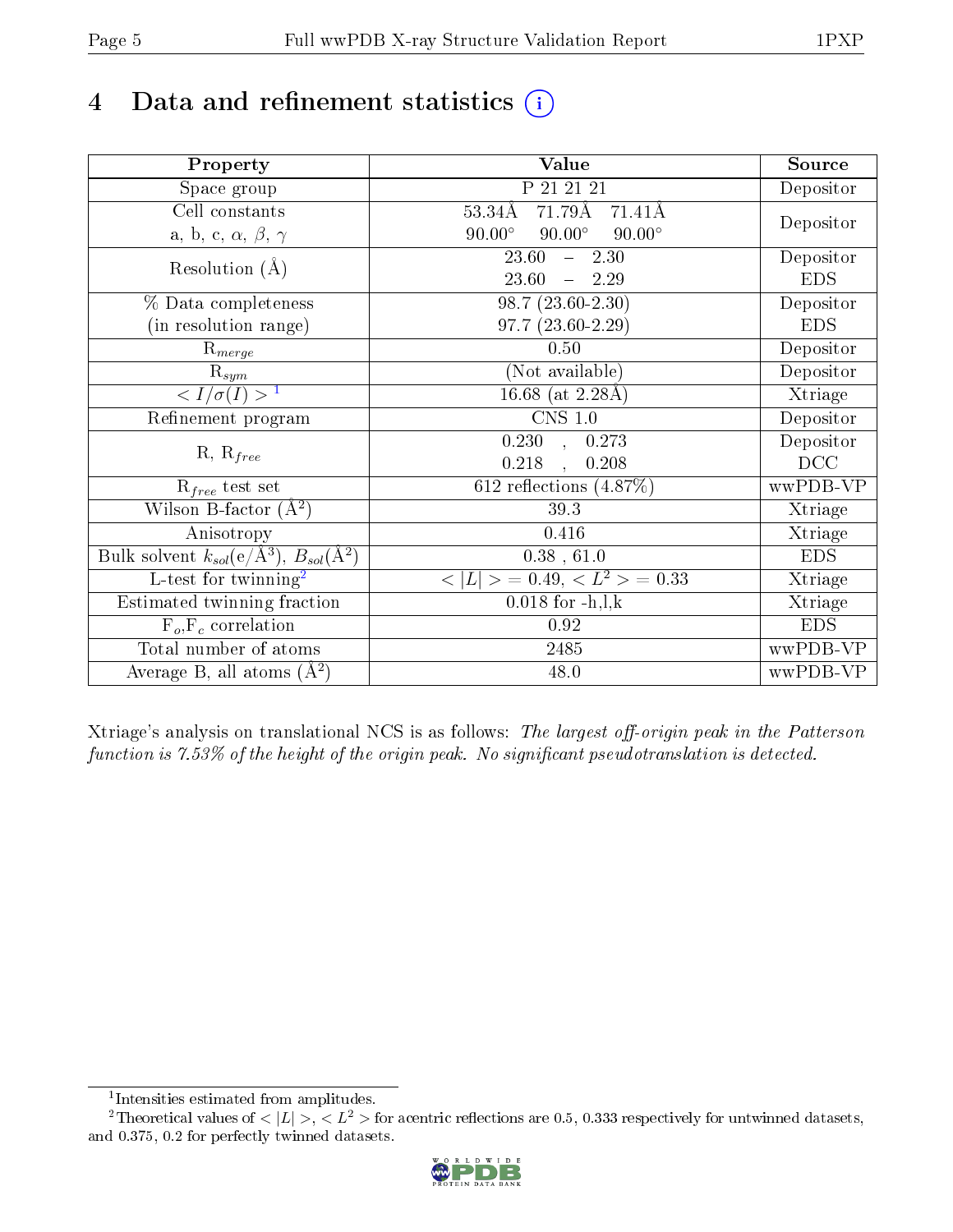# 5 Model quality  $(i)$

## 5.1 Standard geometry  $\overline{()}$

Bond lengths and bond angles in the following residue types are not validated in this section: CK8

The Z score for a bond length (or angle) is the number of standard deviations the observed value is removed from the expected value. A bond length (or angle) with  $|Z| > 5$  is considered an outlier worth inspection. RMSZ is the root-mean-square of all Z scores of the bond lengths (or angles).

|  | Mol   Chain |      | Bond lengths                    | Bond angles |        |  |
|--|-------------|------|---------------------------------|-------------|--------|--|
|  |             |      | RMSZ $ #Z  > 5$ RMSZ $ #Z  > 5$ |             |        |  |
|  |             | 0.33 | 0/2436                          | 0.57        | 0/3302 |  |

There are no bond length outliers.

There are no bond angle outliers.

There are no chirality outliers.

There are no planarity outliers.

### 5.2 Too-close contacts  $(i)$

In the following table, the Non-H and H(model) columns list the number of non-hydrogen atoms and hydrogen atoms in the chain respectively. The H(added) column lists the number of hydrogen atoms added and optimized by MolProbity. The Clashes column lists the number of clashes within the asymmetric unit, whereas Symm-Clashes lists symmetry related clashes.

| Mol |      |      | Chain   Non-H   H(model)   H(added)   Clashes   Symm-Clashes |
|-----|------|------|--------------------------------------------------------------|
|     | 2375 | 2433 |                                                              |
|     |      |      |                                                              |
|     |      |      |                                                              |
|     | 2485 | 2452 |                                                              |

The all-atom clashscore is defined as the number of clashes found per 1000 atoms (including hydrogen atoms). The all-atom clashscore for this structure is 20.

All (96) close contacts within the same asymmetric unit are listed below, sorted by their clash magnitude.

| Atom-1                            | Atom-2       | Interatomic<br>distance $(A)$ | ેlash<br>overlap $(A)$ |  |
|-----------------------------------|--------------|-------------------------------|------------------------|--|
| $+$ A $-$ 58 $+$ EII $+$ HD19 $-$ | 1 A 58 LEILO |                               |                        |  |

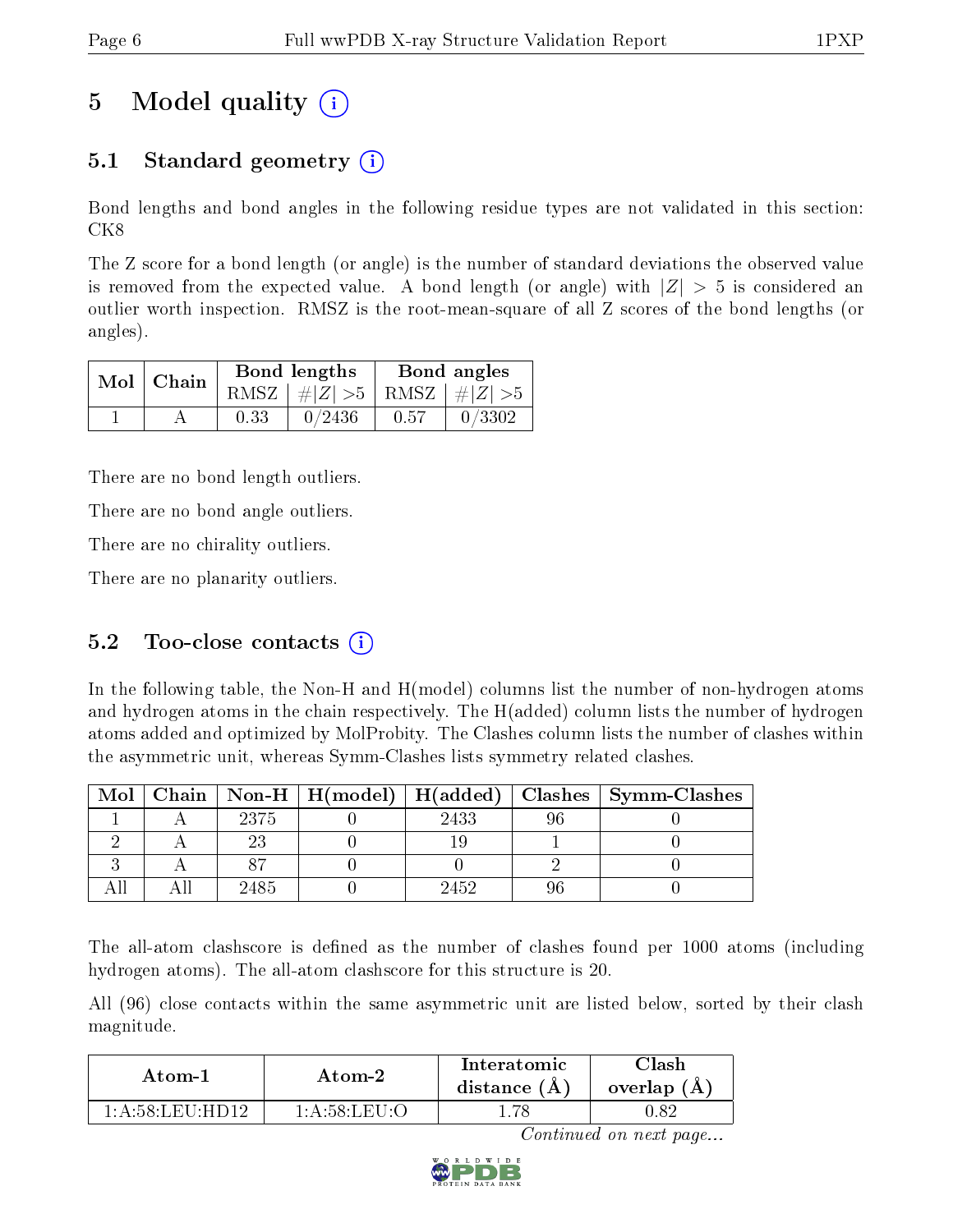| Commuca from previous page    |                     | Interatomic    | $\overline{\text{Clash}}$ |  |
|-------------------------------|---------------------|----------------|---------------------------|--|
| Atom-1                        | Atom-2              | distance $(A)$ | overlap $(\AA)$           |  |
| 1:A:64:VAL:HG21               | 1:A:134:LEU:HD12    | 1.61           | 0.81                      |  |
| 1: A: 125: HIS: HD2           | 1:A:127:ASP:H       | 1.28           | 0.81                      |  |
| 1: A:1: MET:HG2               | 1:A:3:ASN:H         | 1.49           | 0.78                      |  |
| 1:A:7:VAL:HG12                | 1: A:20: LYS:O      | 1.87           | 0.75                      |  |
| 1:A:18:VAL:HG13               | 1:A:33[B]:LYS:HG2   | 1.71           | 0.71                      |  |
| 1:A:251:VAL:HG12              | 1:A:252:VAL:HG13    | 1.72           | 0.71                      |  |
| 1:A:15:TYR:OH                 | 1:A:149:ALA:HA      | 1.94           | 0.68                      |  |
| 1:A:125:HIS:HEL               | 1:A:144:ALA:O       | 1.77           | 0.67                      |  |
| 1:A:143:LEU:HD13              | $1: A:146:$ PHE:HE2 | 1.59           | 0.67                      |  |
| 1: A: 139: GLY: HA2           | 1:A:294:PRO:HD3     | 1.76           | 0.67                      |  |
| 1:A:122:ARG:HH11              | 1:A:122:ARG:HB2     | 1.60           | 0.65                      |  |
| 1: A:60: HIS:CD2              | 1: A:62: ASN:H      | 2.15           | 0.64                      |  |
| 1:A:18:VAL:CG1                | 1:A:33[B]:LYS:HE2   | 2.29           | 0.63                      |  |
| 1:A:124:LEU:HD23              | 1:A:124:LEU:H       | 1.65           | 0.62                      |  |
| 1:A:124:LEU:N                 | 1:A:124:LEU:HD23    | 2.17           | 0.60                      |  |
| $1: A:71: \overline{HIS:NE2}$ | 1:A:74:ASN:HA       | 2.18           | 0.59                      |  |
| 1: A:15:TYR:CE2               | 1:A:148:LEU:HB3     | 2.38           | 0.59                      |  |
| 1: A: 15: TYR: HB2            | 1:A:33[A]:LYS:NZ    | 2.18           | 0.58                      |  |
| 1: A:85: GLN:HE21             | 1:A:90:PHE:HB2      | 1.69           | 0.58                      |  |
| 1: A:9: LYS: NZ               | 1: A:9: LYS: HB2    | 2.19           | 0.57                      |  |
| 1: A: 7: VAL: HG13            | 1: A:8: GLU: HG2    | 1.85           | 0.56                      |  |
| 1:A:10:ILE:HD13               | 1: A:20: LYS: HB2   | 1.88           | 0.56                      |  |
| 1:A:94:SER:O                  | 1: A:98: GLY:N      | 2.38           | 0.56                      |  |
| 1: A:18: VAL:HGI1             | 1:A:33[B]:LYS:HE2   | 1.87           | 0.55                      |  |
| 1: A: 5: GLN: CG              | 1:A:22:ARG:HB3      | 2.36           | 0.55                      |  |
| 1: A:30: VAL:HB               | 1: A:80:PHE:O       | 2.07           | $0.55\,$                  |  |
| 1:A:60:HIS:HD2                | 1:A:62:ASN:H        | 1.53           | 0.54                      |  |
| 1:A:14:THR:HG21               | 1:A:154:VAL:HG23    | 1.89           | 0.54                      |  |
| 1: A:81: GLU:O                | 2:A:500[A]:CK8:H6   | 2.08           | 0.54                      |  |
| 1:A:15:TYR:CE1                | 1:A:152:PHE:HB2     | 2.45           | $0.52\,$                  |  |
| 1: A:5: GLN: HG3              | 1:A:22:ARG:HB3      | 1.91           | 0.52                      |  |
| 1: A:65:LYS:HE2               | 1: A:67:LEU:HD13    | 1.90           | 0.52                      |  |
| 1: A:202:LEU:HD13             | 1: A:203:PHE:CE2    | 2.45           | 0.52                      |  |
| 1:A:43:GLY:HA2                | 1:A:74:ASN:HB3      | 1.91           | 0.51                      |  |
| 1: A: 111: LEU: HD13          | 1:A:141:ILE:HG23    | 1.92           | 0.51                      |  |
| 1:A:212:LEU:HG                | 1: A:216:PHE: CZ    | 2.45           | 0.51                      |  |
| 1:A:125:HIS:CD2               | 1:A:127:ASP:H       | 2.18           | 0.51                      |  |
| 1:A:115:LEU:HD12              | 1:A:143:LEU:HD11    | 1.93           | 0.50                      |  |
| 1:A:125:HIS:O                 | 1: A:126: ARG:HB3   | 2.12           | 0.50                      |  |
| 1:A:84:HIS:CD2                | 1:A:298:LEU:HD13    | 2.47           | 0.50                      |  |
| 1: A:1: MET:HG3               | 1:A:2:GLU:OE1       | 2.12           | 0.49                      |  |

Continued from previous page.

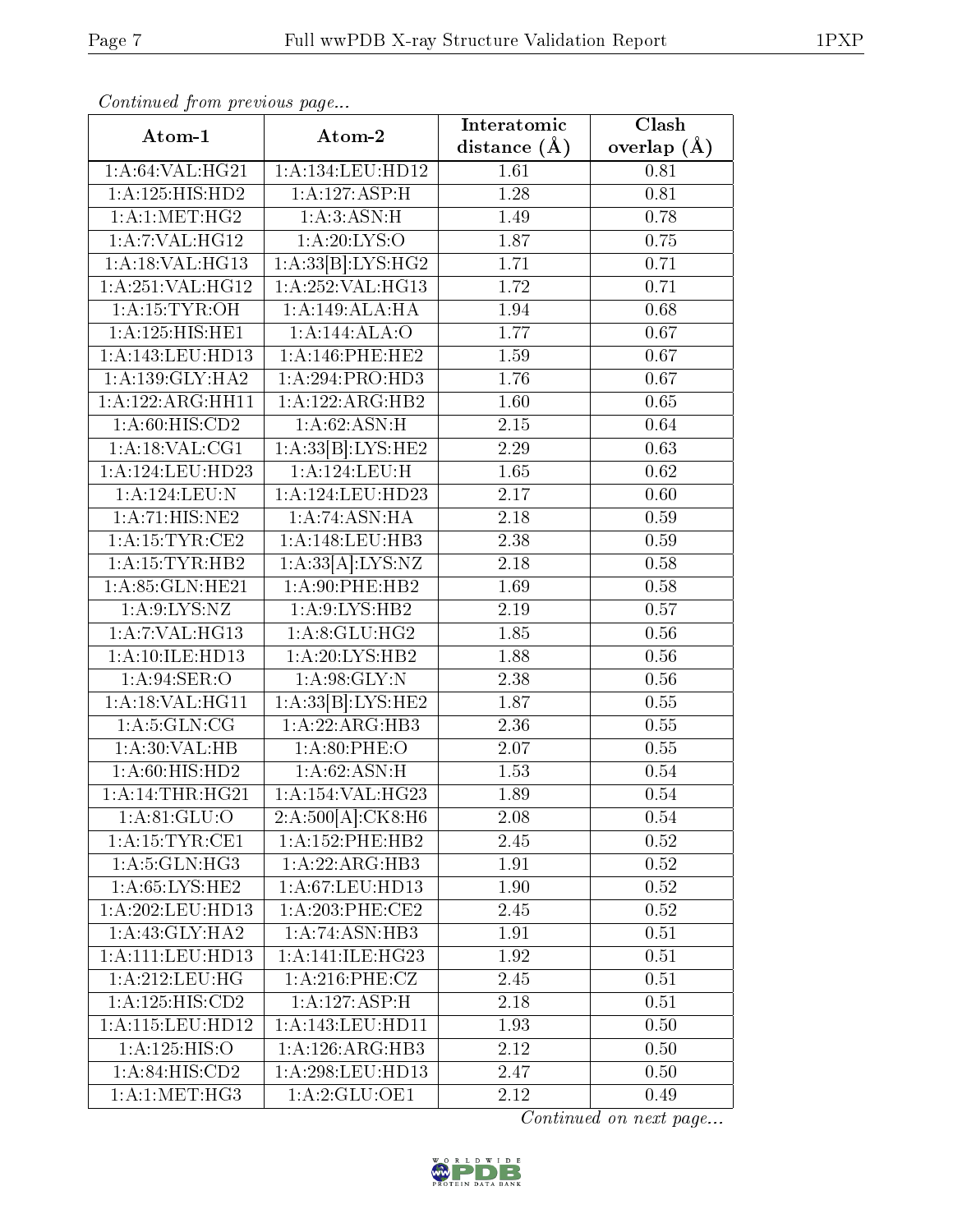| Continuea from previous page |                      | Interatomic       | Clash             |
|------------------------------|----------------------|-------------------|-------------------|
| Atom-1                       | Atom-2               | distance $(\AA)$  | overlap $(A)$     |
| 1: A: 105: LYS: HE2          | 1:A:285:PHE:CZ       | 2.47              | 0.49              |
| 1: A:64:VAL:HG21             | 1:A:144:ALA:HB2      | 1.94              | 0.49              |
| 1: A: 15: TYR: HE1           | 1: A: 153: GLY: H    | 1.61              | 0.49              |
| 1: A: 159: TYR: C            | 1:A:161:HIS:H        | 2.15              | 0.49              |
| 1: A: 166: LEU: CD2          | 1:A:208:GLU:HG2      | 2.43              | 0.48              |
| 1:A:41:THR:CG2               | 1: A: 75: LYS: HE2   | 2.44              | 0.48              |
| 1: A: 166: LEU: HD21         | 1:A:208:GLU:HG2      | 1.94              | 0.47              |
| 1: A:64:VAL: CG2             | 1:A:134:LEU:HD12     | 2.39              | 0.47              |
| 1: A:291:LYS:HB3             | 3:A:541:HOH:O        | 2.13              | 0.47              |
| 1:A:175:LEU:HD21             | 1:A:212:LEU:HD21     | 1.96              | 0.47              |
| 1:A:105:LYS:HE2              | 1:A:285:PHE:CE1      | 2.48              | 0.47              |
| 1: A:50: ARG:O               | 1: A:54:LEU:HG       | 2.15              | 0.47              |
| 1: A: 15: TYR: HB2           | 1:A:33[A]:LYS:HZ2    | 1.79              | 0.46              |
| 1:A:245:ARG:NH2              | 1:A:248:PHE:HE1      | 2.14              | $\overline{0.46}$ |
| 1: A: 135: ILE: HD12         | 1:A:296:LEU:HD21     | 1.97              | 0.46              |
| 1:A:230:VAL:HG13             | 1:A:231:THR:N        | 2.30              | 0.45              |
| 1:A:83:LEU:HD22              | 1:A:134:LEU:HB2      | 1.98              | $0.45\,$          |
| 1: A:229: GLY:HA2            | 3: A:529:HOH:O       | 2.17              | 0.45              |
| 1: A:34: LYS:HB3             | 1: A:77:TYR:CE1      | $\overline{2.51}$ | $0.45\,$          |
| 1:A:63:ILE:HD11              | 1: A:118: CYS:SG     | 2.56              | 0.45              |
| 1:A:41:THR:HG22              | 1:A:75:LYS:HE2       | 1.98              | 0.45              |
| 1:A:75:LYS:HA                | 1:A:75:LYS:HZ3       | 1.81              | 0.45              |
| 1: A:59: ASN: ND2            | 1:A:65:LYS:HG3       | 2.32              | 0.45              |
| 1: A: 160: THR: HG23         | 1: A: 162: GLU: H    | 1.83              | 0.44              |
| 1:A:71:HIS:HA                | 1: A: 75: LYS: O     | 2.17              | 0.44              |
| 1:A:84:HIS:HB3               | 1:A:298:LEU:HD22     | 2.00              | 0.44              |
| 1:A:223:ASP:OD1              | 1:A:225:VAL:HB       | 2.18              | 0.44              |
| 1: A:211: GLN:O              | 1:A:215:ILE:HG13     | 2.18              | 0.43              |
| 1:A:125:HIS:HD2              | 1:A:127:ASP:N        | 2.06              | 0.43              |
| 1:A:129:LYS:HG3              | 1: A:131: GLN:OE1    | 2.17              | 0.43              |
| 1:A:87:LEU:O                 | 1: A:91: MET:HG3     | 2.18              | 0.43              |
| 1:A:257:GLU:OE1              | 1:A:260:ARG:NH2      | 2.52              | 0.43              |
| 1:A:67:LEU:N                 | 1: A:67:LEU:HD22     | 2.34              | 0.43              |
| 1: A:9: LYS: HA              | 1: A:19:TYR:CD1      | 2.53              | 0.43              |
| 1: A:2: GLU:O                | 1: A:24: LYS:HD2     | 2.18              | 0.43              |
| $1:$ A:166:LEU:N             | 1: A: 166: LEU: HD12 | 2.33              | 0.42              |
| 1: A:249: SER: HB3           | 1:A:260:ARG:NH1      | 2.34              | 0.42              |
| 1: A:43: GLY: HA2            | 1: A:74: ASN:HD22    | 1.84              | 0.42              |
| 1:A:154:VAL:O                | 1: A:154: VAL:HG13   | 2.18              | 0.42              |
| 1: A: 158: THR: HG23         | 1:A:164:VAL:HG22     | 2.01              | 0.42              |
| 1:A:62:ASN:ND2               | 1: A:110: GLN:HB3    | 2.34              | 0.42              |

Continued from previous page.

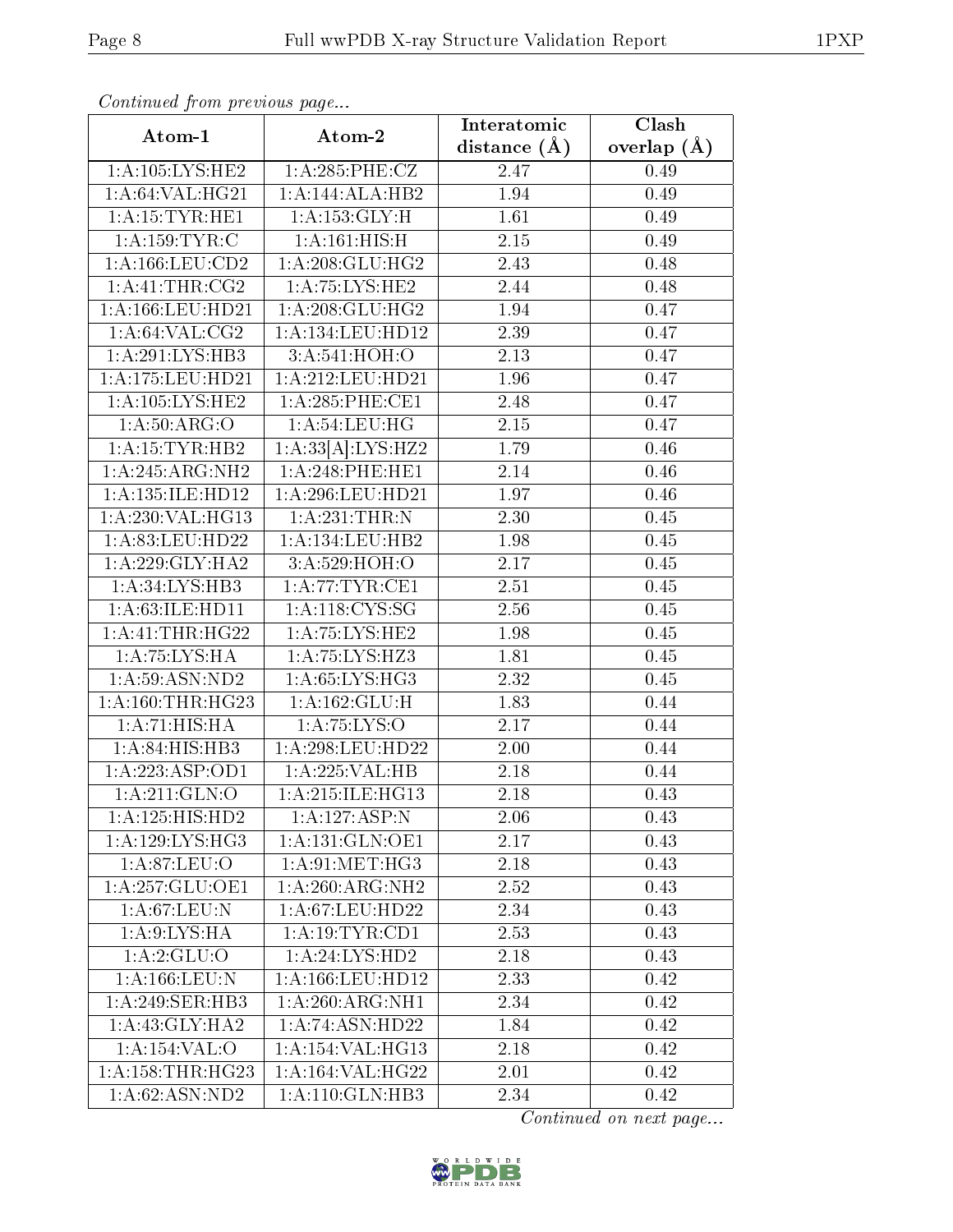| Atom-1              | Atom-2             | Interatomic<br>distance $(A)$ | Clash<br>overlap $(A)$ |
|---------------------|--------------------|-------------------------------|------------------------|
| 1: A:32: LEU: HD22  | 1:A:33[B]:LYS:N    | 2.34                          | 0.41                   |
| 1: A:216: PHE:O     | 1: A:220: GLY:N    | 2.52                          | 0.41                   |
| 1: A:60: HIS: CG    | 1: A:61: PRO:HD2   | 2.55                          | 0.41                   |
| 1:A:33[A]:LYS:HD3   | 1: A:78: LEU: HD12 | 2.02                          | 0.41                   |
| 1:A:28:GLU:HA       | 1: A:28: GLU:OE2   | 2.20                          | 0.41                   |
| 1: A:73: GLU: HG2   | 1: A:73: GLU:O     | 2.20                          | 0.41                   |
| 1:A:33[A]:LYS:HB3   | 1:A:78:LEU:HB2     | 2.02                          | 0.41                   |
| 1:A:18:VAL:HG13     | 1:A:33[B]:LYS:HE2  | 2.03                          | 0.41                   |
| 1: A:115: LEU: HD12 | 1: A:143:LEU:CD1   | 2.51                          | 0.41                   |
| 1: A: 159: TYR: C   | 1: A:161: HIS:N    | 2.74                          | 0.40                   |
| 1: A:143: LEU: HD13 | 1: A:146: PHE:CE2  | 2.49                          | 0.40                   |
| 1: A:52: ILE: HG21  | 1:A:78:LEU:HD21    | 2.03                          | 0.40                   |

Continued from previous page...

There are no symmetry-related clashes.

### 5.3 Torsion angles  $(i)$

#### 5.3.1 Protein backbone  $(i)$

In the following table, the Percentiles column shows the percent Ramachandran outliers of the chain as a percentile score with respect to all X-ray entries followed by that with respect to entries of similar resolution.

The Analysed column shows the number of residues for which the backbone conformation was analysed, and the total number of residues.

| $\mid$ Mol $\mid$ Chain $\mid$ |                                                                                      |  |  | Analysed Favoured   Allowed   Outliers   Percentiles |  |
|--------------------------------|--------------------------------------------------------------------------------------|--|--|------------------------------------------------------|--|
|                                | $^+$ 291/298 (98%) $\mid$ 277 (95%) $\mid$ 12 (4%) $\mid$ 2 (1%) $\mid$ 22 26 $\mid$ |  |  |                                                      |  |

All (2) Ramachandran outliers are listed below:

| Mol | Chain | Res | l'ype |
|-----|-------|-----|-------|
|     |       |     |       |
|     |       | -55 |       |

#### 5.3.2 Protein sidechains  $(i)$

In the following table, the Percentiles column shows the percent sidechain outliers of the chain as a percentile score with respect to all X-ray entries followed by that with respect to entries of similar resolution.

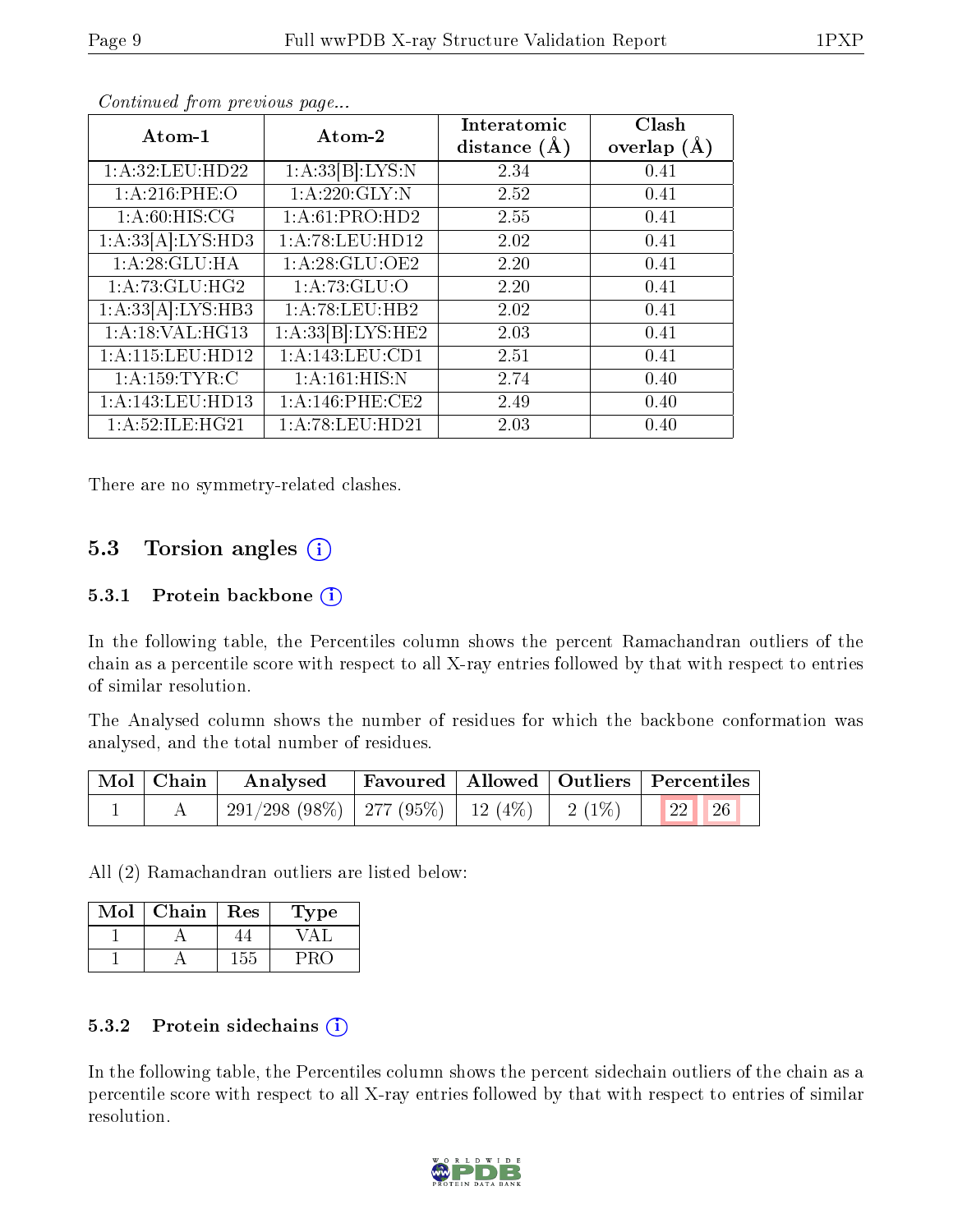The Analysed column shows the number of residues for which the sidechain conformation was analysed, and the total number of residues.

| Mol   Chain | Analysed                                 |  | Rotameric   Outliers   Percentiles |  |
|-------------|------------------------------------------|--|------------------------------------|--|
|             | $260/263$ (99\%)   249 (96\%)   11 (4\%) |  | 30 <br>  42                        |  |

All (11) residues with a non-rotameric sidechain are listed below:

| Mol | Chain | Res | Type       |
|-----|-------|-----|------------|
| 1   | А     | 32  | LEU        |
| 1   | А     | 75  | LYS        |
| 1   | А     | 111 | LEU        |
| 1   | А     | 122 | ARG        |
| 1   | А     | 124 | LEU        |
| 1   | А     | 126 | $\rm{ARG}$ |
| 1   | А     | 146 | PHE        |
| 1   | A     | 174 | LEU        |
| 1   | A     | 202 | LEU        |
| 1   | А     | 219 | LEU        |
|     |       | 267 | LEU        |

Some sidechains can be flipped to improve hydrogen bonding and reduce clashes. All (9) such sidechains are listed below:

| Mol | Chain | Res | Type              |
|-----|-------|-----|-------------------|
| 1   | А     | 59  | $\overline{A}$ SN |
| 1   | А     | 60  | HIS               |
| 1   | А     | 74  | <b>ASN</b>        |
| 1   | А     | 84  | HIS               |
| 1   | А     | 85  | <b>GLN</b>        |
| 1   | А     | 119 | HIS               |
| 1   | А     | 125 | HIS               |
| 1   | А     | 246 | <b>GLN</b>        |
|     |       | 287 | GLN               |

#### 5.3.3 RNA (i)

There are no RNA molecules in this entry.

#### 5.4 Non-standard residues in protein, DNA, RNA chains  $(i)$

There are no non-standard protein/DNA/RNA residues in this entry.

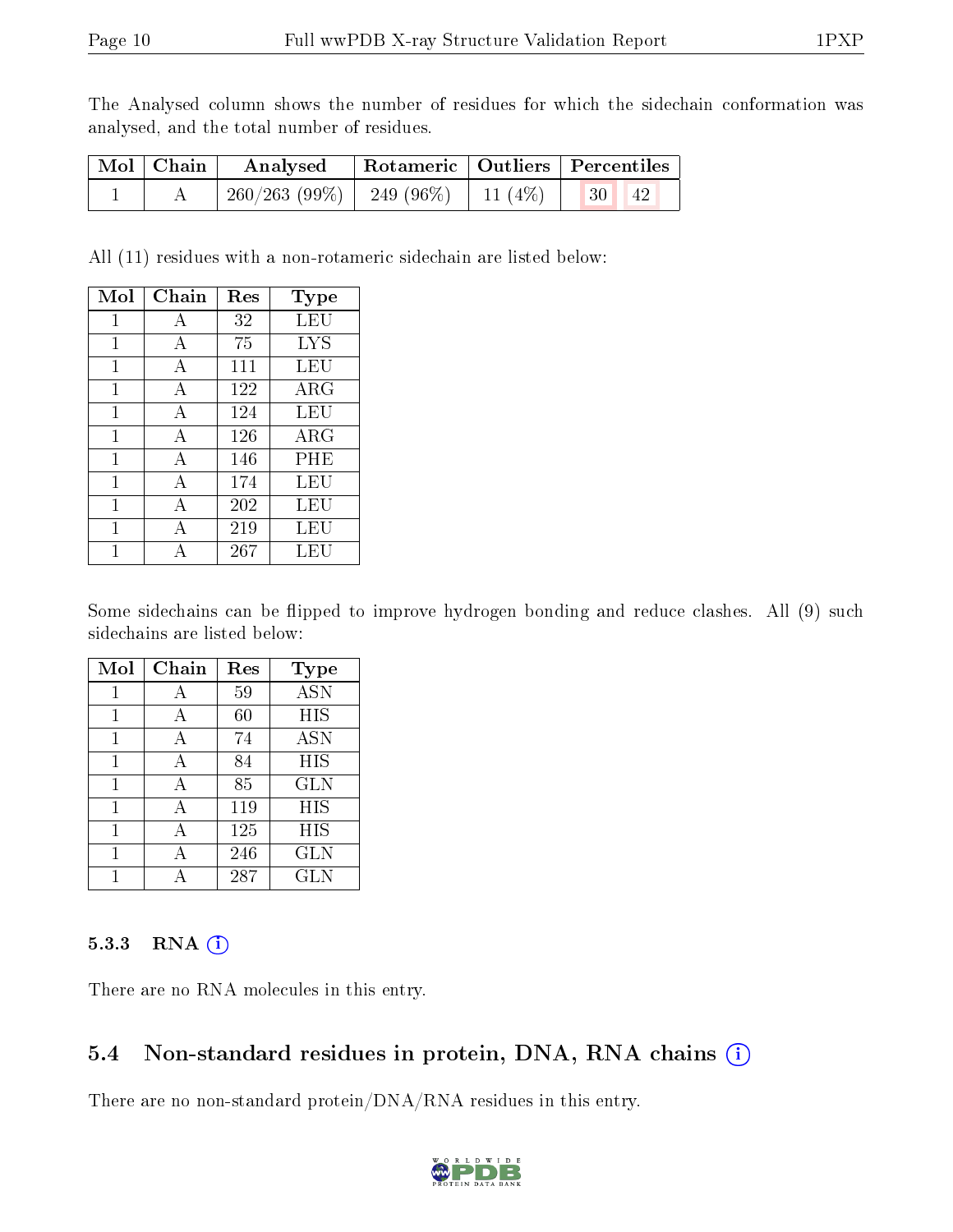#### 5.5 Carbohydrates (i)

There are no carbohydrates in this entry.

### 5.6 Ligand geometry  $(i)$

1 ligand is modelled in this entry.

In the following table, the Counts columns list the number of bonds (or angles) for which Mogul statistics could be retrieved, the number of bonds (or angles) that are observed in the model and the number of bonds (or angles) that are defined in the Chemical Component Dictionary. The Link column lists molecule types, if any, to which the group is linked. The Z score for a bond length (or angle) is the number of standard deviations the observed value is removed from the expected value. A bond length (or angle) with  $|Z| > 2$  is considered an outlier worth inspection. RMSZ is the root-mean-square of all Z scores of the bond lengths (or angles).

| Mol | $\vert$ Type $\vert$ | Chain | Res    | Link |            | Bond lengths |                 |               | Bond angles |              |
|-----|----------------------|-------|--------|------|------------|--------------|-----------------|---------------|-------------|--------------|
|     |                      |       |        |      | Counts –   |              | RMSZ $ #Z  > 2$ | Counts   RMSZ |             | $+  Z   > 0$ |
|     | CK8                  | А     | 500[A] |      | 21, 25, 25 | 2.28         | 8(38%)          | 26,35,35      | 1.68        | 6 $(23\%)$   |

In the following table, the Chirals column lists the number of chiral outliers, the number of chiral centers analysed, the number of these observed in the model and the number defined in the Chemical Component Dictionary. Similar counts are reported in the Torsion and Rings columns. '-' means no outliers of that kind were identified.

|     |        |                          | Mol   Type   Chain   Res   Link   Chirals   Torsions   Rings |  |
|-----|--------|--------------------------|--------------------------------------------------------------|--|
| CK8 | 500[A] | <b>Contract Contract</b> | $0/8/12/12$   $0/3/3/3$                                      |  |

All (8) bond length outliers are listed below:

| Mol            | Chain | Res    | <b>Type</b>     | Atoms      | Z    | Observed $(A)$ | Ideal(A) |
|----------------|-------|--------|-----------------|------------|------|----------------|----------|
| $\overline{2}$ | А     | 500[A] | CK <sub>8</sub> | $C4B- N7B$ | 5.66 | 1.50           | 1.37     |
| $\overline{2}$ | А     | 500[A] | CK <sub>8</sub> | $C2-N7$    | 3.63 | 1.43           | 1.36     |
| $\overline{2}$ | А     | 500[A] | CK8             | $C5-C4$    | 2.87 | 1.45           | 1.38     |
| $\overline{2}$ | А     | 500[A] | CK8             | $C5B-C4B$  | 2.64 | 1.44           | 1.39     |
| $\overline{2}$ | А     | 500[A] | CK8             | $C3B-C4B$  | 2.60 | 1.44           | 1.39     |
| $\overline{2}$ | А     | 500[A] | CK <sub>8</sub> | $C2B-C1B$  | 2.57 | 1.43           | 1.39     |
| $\overline{2}$ | А     | 500[A] | CK8             | $C1B-N7$   | 2.40 | 1.46           | 1.40     |
| $\overline{2}$ | А     | 500[A] | CK8             | $C5-C6$    | 2.23 | 1.43           | 1.38     |

All (6) bond angle outliers are listed below:

| $\mid$ Mol $\mid$ | Chain | Res          | 'Type | Atoms      |      | $\vert$ Observed $\vert$ <sup>o</sup> )   Ideal $\vert$ <sup>o</sup> ) |            |
|-------------------|-------|--------------|-------|------------|------|------------------------------------------------------------------------|------------|
|                   |       | $500[A]$ CK8 |       | - C4-N3-C2 | 4.85 | 120.68                                                                 | $116.69\,$ |

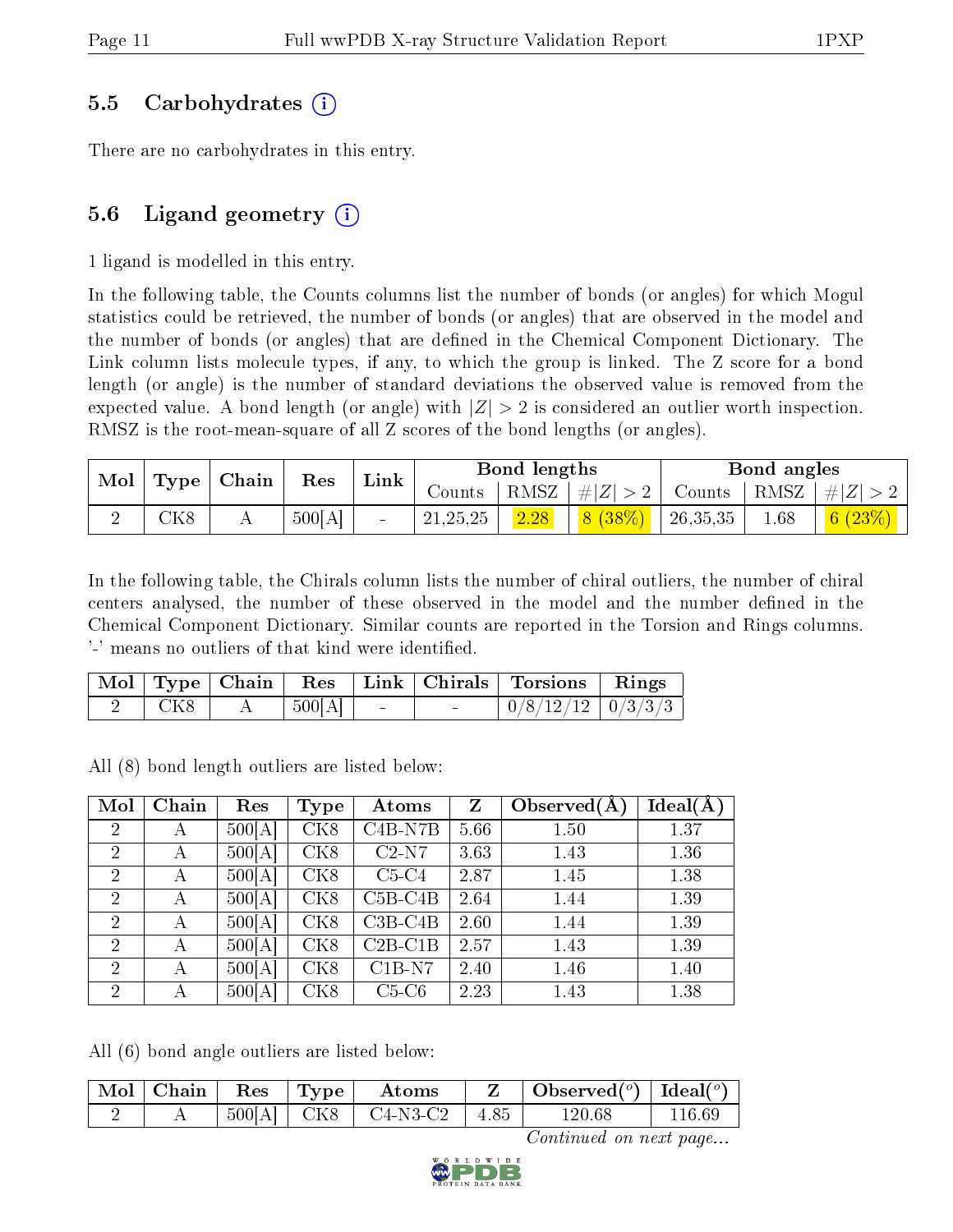| Mol | Chain | Res    | Type            | Atoms       |         | Observed $(°)$ | Ideal $(°)$ |
|-----|-------|--------|-----------------|-------------|---------|----------------|-------------|
|     |       | 500[A] | CK <sub>8</sub> | $C5-C4-C5A$ | 3.66    | 125.28         | 120.66      |
|     |       | 500[A] | CK <sub>8</sub> | $C6-N1-C2$  | 2.99    | 118.10         | 115.45      |
|     |       | 500[A] | CK <sub>8</sub> | $C5-C4-N3$  | $-2.56$ | 118.65         | 121.97      |
|     |       | 500[A] | CK <sub>8</sub> | $C1B-N7-C2$ | 2.32    | 135.97         | 129.23      |
|     |       | 500[A] | CK <sub>8</sub> | $C5-C6-N1$  | $-2.01$ | 121.46         | 123.96      |

Continued from previous page...

There are no chirality outliers.

There are no torsion outliers.

There are no ring outliers.

1 monomer is involved in 1 short contact:

|  |                      |  | Mol   Chain   Res   Type   Clashes   Symm-Clashes |
|--|----------------------|--|---------------------------------------------------|
|  | $+500[A]$ $\mid$ CK8 |  |                                                   |

The following is a two-dimensional graphical depiction of Mogul quality analysis of bond lengths, bond angles, torsion angles, and ring geometry for all instances of the Ligand of Interest. In addition, ligands with molecular weight > 250 and outliers as shown on the validation Tables will also be included. For torsion angles, if less then 5% of the Mogul distribution of torsion angles is within 10 degrees of the torsion angle in question, then that torsion angle is considered an outlier. Any bond that is central to one or more torsion angles identified as an outlier by Mogul will be highlighted in the graph. For rings, the root-mean-square deviation (RMSD) between the ring in question and similar rings identified by Mogul is calculated over all ring torsion angles. If the average RMSD is greater than 60 degrees and the minimal RMSD between the ring in question and any Mogul-identified rings is also greater than 60 degrees, then that ring is considered an outlier. The outliers are highlighted in purple. The color gray indicates Mogul did not find sufficient equivalents in the CSD to analyse the geometry.

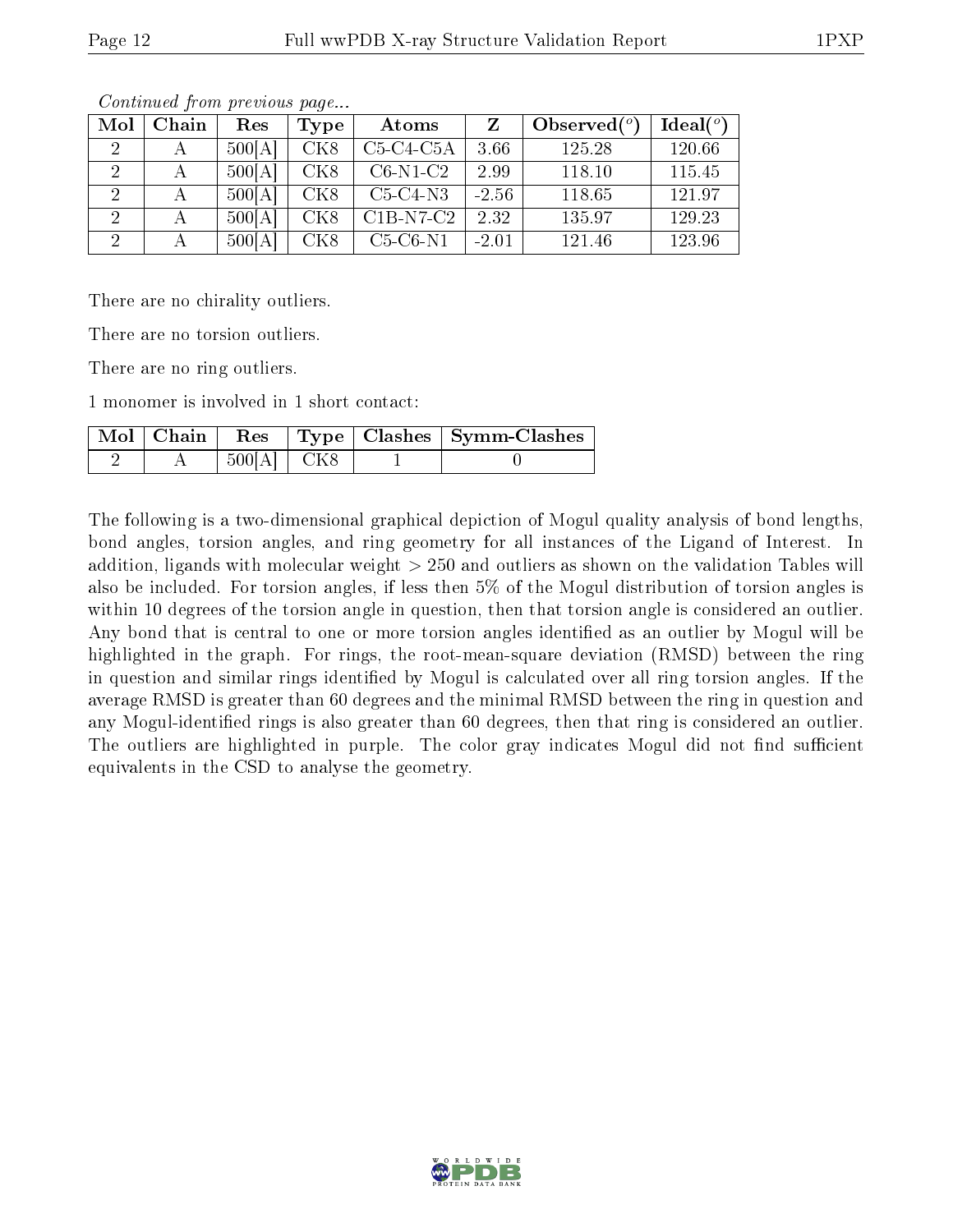



## 5.7 [O](https://www.wwpdb.org/validation/2017/XrayValidationReportHelp#nonstandard_residues_and_ligands)ther polymers (i)

There are no such residues in this entry.

## 5.8 Polymer linkage issues (i)

There are no chain breaks in this entry.

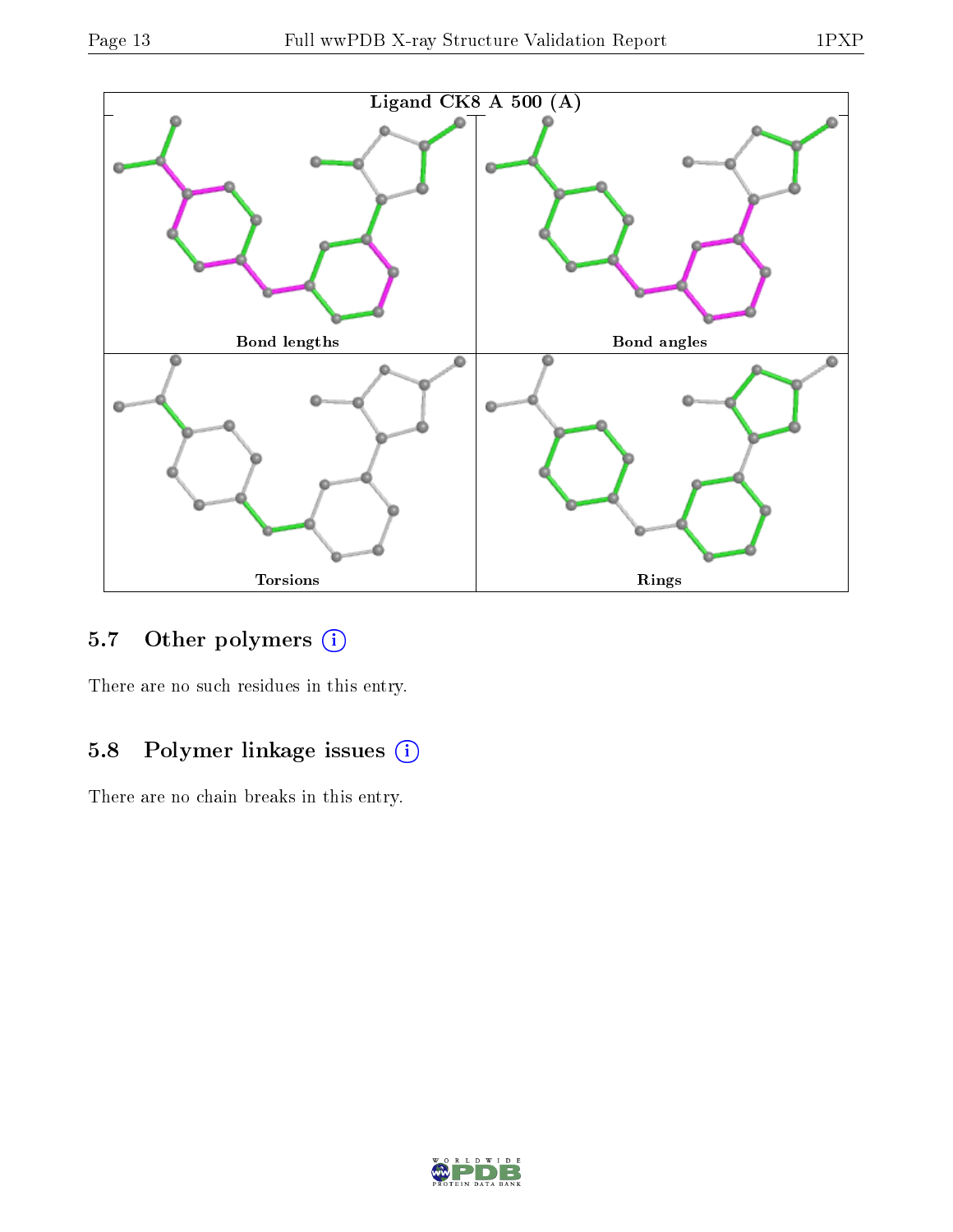## 6 Fit of model and data  $(i)$

### 6.1 Protein, DNA and RNA chains  $(i)$

In the following table, the column labelled  $#RSRZ> 2'$  contains the number (and percentage) of RSRZ outliers, followed by percent RSRZ outliers for the chain as percentile scores relative to all X-ray entries and entries of similar resolution. The OWAB column contains the minimum, median,  $95<sup>th</sup>$  percentile and maximum values of the occupancy-weighted average B-factor per residue. The column labelled ' $Q< 0.9$ ' lists the number of (and percentage) of residues with an average occupancy less than 0.9.

| $\mid$ Mol $\mid$ Chain | Analysed        | $^+$ <rsrz> <math>^-</math></rsrz> | $\rm \#RSRZ{>}2$                       | $\rm OWAB(\AA^2)$   Q<0.9 |  |
|-------------------------|-----------------|------------------------------------|----------------------------------------|---------------------------|--|
|                         | $294/298(98\%)$ | 1.20                               | $\boxed{51(17\%)$ 1 1 20, 41, 102, 151 |                           |  |

All (51) RSRZ outliers are listed below:

| Mol            | Chain              | Res             | Type                      | $\rm \bf RSRZ$    |
|----------------|--------------------|-----------------|---------------------------|-------------------|
| $\mathbf{1}$   | $\overline{\rm A}$ | 159             | <b>TYR</b>                | 15.1              |
| $\mathbf{1}$   | $\overline{\rm A}$ | 158             | <b>THR</b>                | 14.2              |
| $\overline{1}$ | $\overline{\rm A}$ | 154             | VAL                       | 13.4              |
| $\overline{1}$ | $\overline{\rm A}$ | 156             | <b>VAL</b>                | 11.8              |
| $\overline{1}$ | $\overline{A}$     | 160             | <b>THR</b>                | $\overline{10.9}$ |
| $\overline{1}$ | $\overline{\rm A}$ | 157             | $\rm{ARG}$                | $10.7\,$          |
| $\overline{1}$ | $\overline{\rm A}$ | $\overline{45}$ | $\overline{\text{PRO}}$   | $\overline{9.4}$  |
| $\overline{1}$ | $\overline{A}$     | 41              | <b>THR</b>                | $\overline{9.3}$  |
| $\overline{1}$ | $\overline{\rm A}$ | 155             | $\overline{\text{PRO}}$   | $\overline{8.5}$  |
| $\overline{1}$ | $\overline{A}$     | $\overline{43}$ | $\overline{\text{GLY}}$   | $\overline{7.2}$  |
| $\overline{1}$ | $\overline{\rm A}$ | 153             | $\overline{\text{GLY}}$   | $\overline{6.7}$  |
| $\overline{1}$ | $\overline{A}$     | $\overline{74}$ | $\overline{\mathrm{ASN}}$ | $\overline{6.5}$  |
| $\overline{1}$ | $\overline{A}$     | 73              | $\overline{\text{GLU}}$   | 4.8               |
| $\overline{1}$ | $\overline{A}$     | 243             | <b>TRP</b>                | 4.4               |
| $\overline{1}$ | $\overline{A}$     | 42              | $\overline{\text{GLU}}$   | $\overline{4.4}$  |
| $\overline{1}$ | $\overline{A}$     | $\overline{36}$ | $\rm{ARG}$                | 4.3               |
| $\overline{1}$ | $\overline{A}$     | 44              | $\overline{\text{VAL}}$   | $\overline{4.3}$  |
| $\overline{1}$ | $\overline{\rm A}$ | 96              | <b>LEU</b>                | 4.2               |
| $\mathbf{1}$   | $\overline{A}$     | $\overline{15}$ | <b>TYR</b>                | $3.6\,$           |
| $\overline{1}$ | $\overline{A}$     | 93              | $\overline{\rm ALA}$      | 3.5               |
| $\overline{1}$ | $\overline{\rm A}$ | 120             | <b>SER</b>                | $3.5\,$           |
| $\overline{1}$ | $\overline{A}$     | $\overline{27}$ | $\overline{\text{GLY}}$   | $\overline{3.2}$  |
| $\overline{1}$ | $\boldsymbol{A}$   | $6\phantom{.}$  | <b>LYS</b>                | $\overline{3.2}$  |
| $\overline{1}$ | $\overline{\rm A}$ | $54\,$          | <b>LEU</b>                | $\overline{3.1}$  |
| $\overline{1}$ | $\overline{A}$     | $\overline{25}$ | <b>LEU</b>                | $\overline{3.1}$  |
| $\overline{1}$ | $\overline{\rm A}$ | $\overline{72}$ | <b>THR</b>                | $\overline{3.1}$  |
| $\overline{1}$ | $\overline{\rm A}$ | 193             | PHE                       | $\overline{3.0}$  |

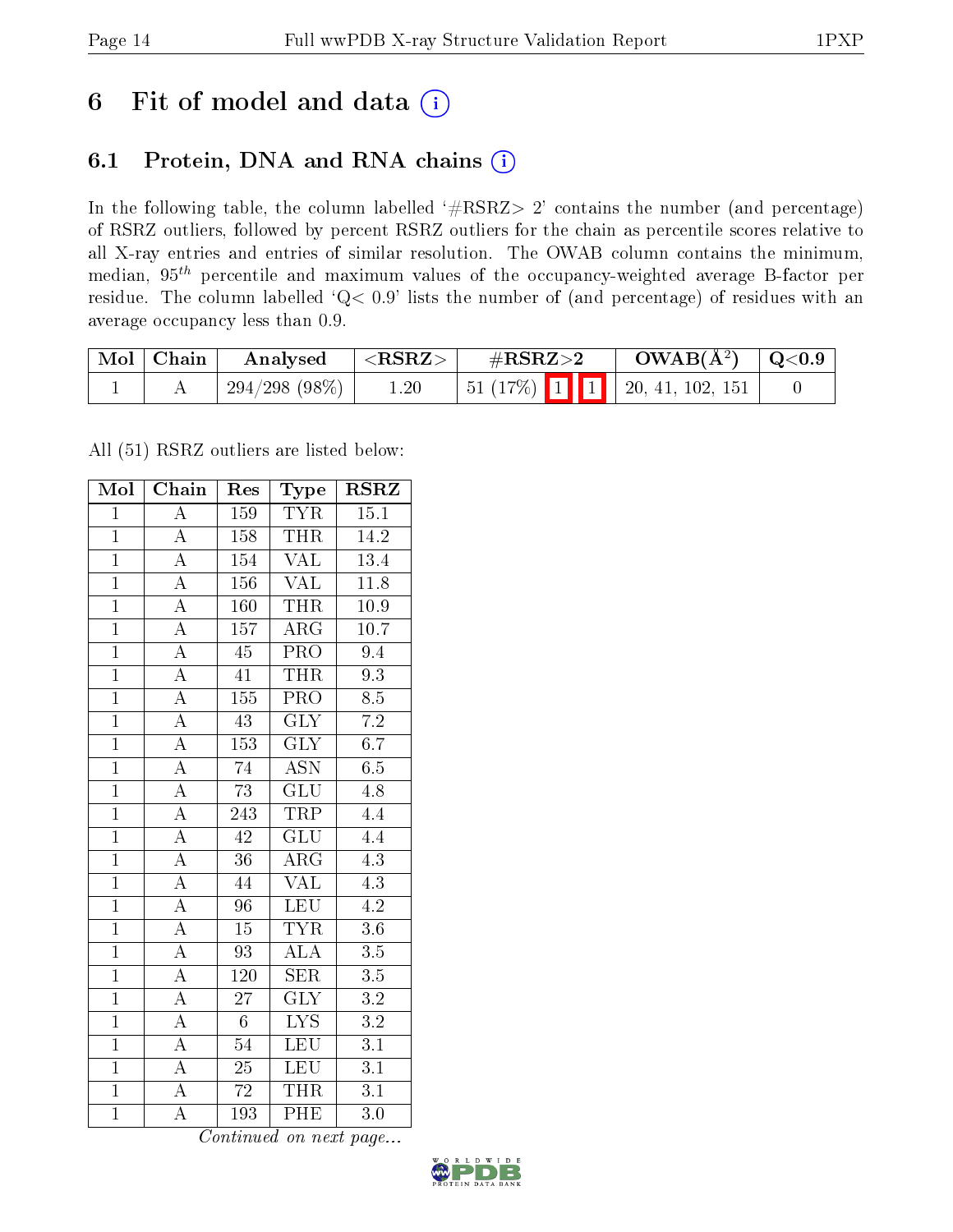| Mol            | Chain              |                 | Type                    | <b>RSRZ</b>      |
|----------------|--------------------|-----------------|-------------------------|------------------|
| $\,1$          | $\boldsymbol{A}$   | 121             | <b>HIS</b>              | 3.0              |
| $\mathbf{1}$   | А                  | 75              | LYS.                    | 2.8              |
| $\overline{1}$ | $\overline{A}$     | 189             | <b>LEU</b>              | $\overline{2.7}$ |
| $\overline{1}$ | $\overline{\rm A}$ | 297             | $\rm{ARG}$              | 2.7              |
| $\overline{1}$ | $\overline{\rm A}$ | 24              | $\overline{\text{LYS}}$ | $\overline{2.7}$ |
| $\overline{1}$ | $\overline{\rm A}$ | 77              | <b>TYR</b>              | 2.7              |
| $\overline{1}$ | $\overline{\rm A}$ | 95              | <b>ALA</b>              | 2.6              |
| $\overline{1}$ | $\overline{A}$     | 12              | GLU                     | 2.6              |
| $\overline{1}$ | $\overline{\rm A}$ | 28              | $GL\overline{U}$        | 2.6              |
| $\overline{1}$ | $\overline{A}$     | $\overline{17}$ | <b>VAL</b>              | $2.6\,$          |
| $\mathbf{1}$   | $\overline{\rm A}$ | 152             | PHE                     | 2.5              |
| $\overline{1}$ | $\overline{\rm A}$ | 164             | $\overline{\text{VAL}}$ | $\overline{2.5}$ |
| $\overline{1}$ | $\overline{A}$     | 150             | $\rm{ARG}$              | 2.5              |
| $\overline{1}$ | $\overline{A}$     | 213             | PHE                     | $2.\overline{5}$ |
| $\overline{1}$ | $\overline{\rm A}$ | $\overline{7}$  | VAL                     | 2.4              |
| $\overline{1}$ | $\boldsymbol{A}$   | 26              | THR                     | 2.4              |
| $\overline{1}$ | $\overline{\rm A}$ | 47              | <b>THR</b>              | 2.4              |
| $\overline{1}$ | $\overline{A}$     | 161             | <b>HIS</b>              | 2.4              |
| $\overline{1}$ | $\overline{\rm A}$ | 46              | SER                     | 2.4              |
| $\overline{1}$ | $\overline{\rm A}$ | 78              | <b>LEU</b>              | $\overline{2.3}$ |
| $\overline{1}$ | $\overline{\rm A}$ | 242             | $\overline{LYS}$        | $\overline{2.2}$ |
| $\overline{1}$ | $\overline{A}$     | $\overline{13}$ | $\overline{\text{GLY}}$ | $\overline{2.2}$ |
| $\overline{1}$ | $\overline{A}$     | 143             | <b>LEU</b>              | 2.1              |
| $\overline{1}$ | А                  | 263             | <b>LEU</b>              | $2.0\,$          |

Continued from previous page

### 6.2 Non-standard residues in protein, DNA, RNA chains  $(i)$

There are no non-standard protein/DNA/RNA residues in this entry.

#### 6.3 Carbohydrates  $(i)$

There are no carbohydrates in this entry.

#### 6.4 Ligands  $(i)$

In the following table, the Atoms column lists the number of modelled atoms in the group and the number defined in the chemical component dictionary. The B-factors column lists the minimum, median,  $95<sup>th</sup>$  percentile and maximum values of B factors of atoms in the group. The column labelled  $Q< 0.9$ ' lists the number of atoms with occupancy less than 0.9.